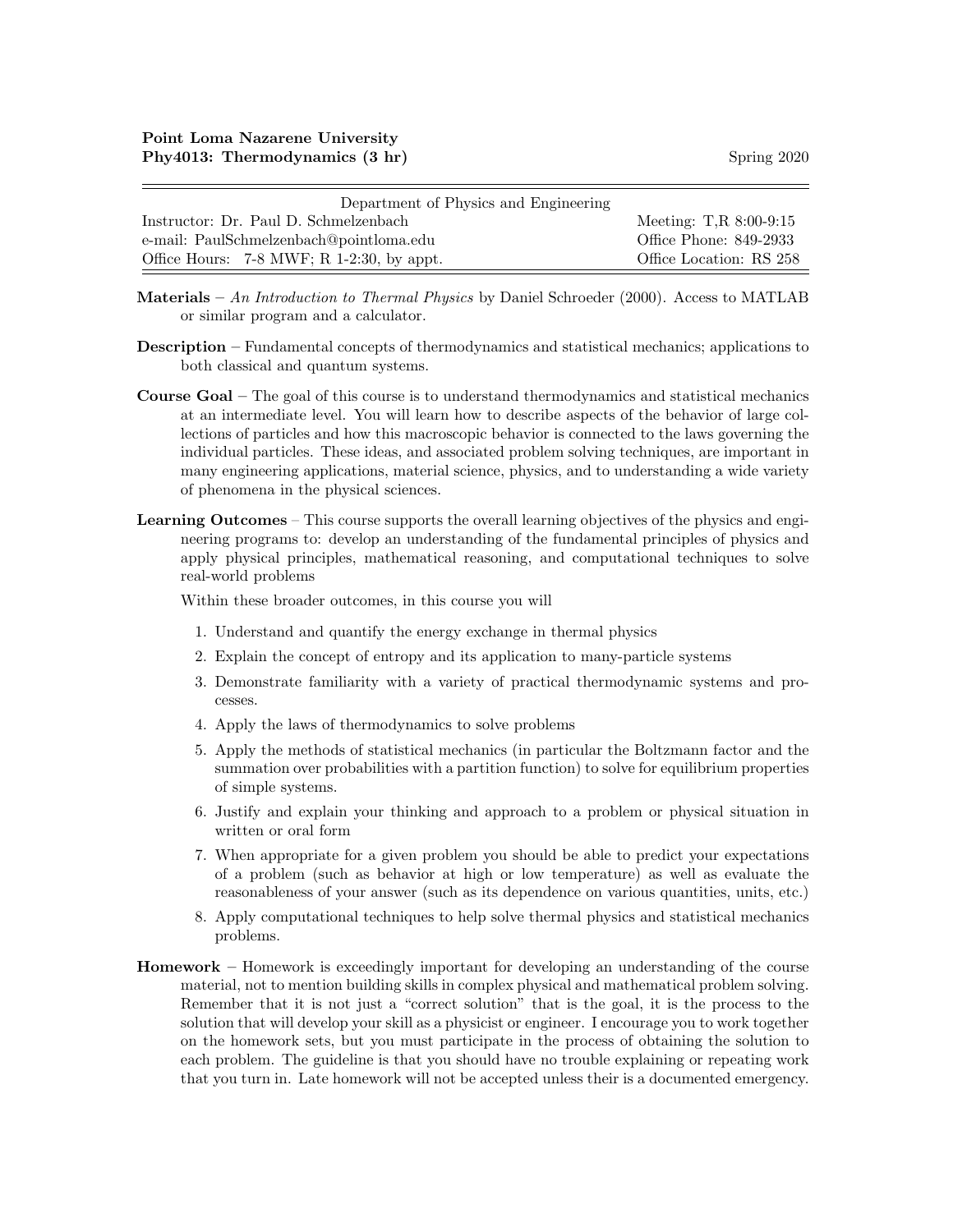Homework Grading: I will be using the following grading rubric for your homework:

- 0: Work shows little knowledge of physics relevant to the problem.
- 1: There is clear evidence in the work that a reasonable approach to the problem was attempted, but there are errors in units, formulas, or fundamental physics.
- 2: Either a reasonable, but incorrect, approach was attempted with few other errors; or a correct approach was presented with errors in units or math.
- 3: A correct approach was presented with few errors.
- 4: A correct approach was presented with no more than one minor error. Words were used at times to clearly indicate how and why the derivation was performed.
- Preclass questions Each class day there will be three preclass questions to answer electronically. These will be due by 9 pm the evening before class. Your responses to Preclass questions are graded on the following scale: 2=demonstrates reading/thinking; 1=room for improvement or late but before class, 0=unsatisfactory or submitted after class. For credit preclass questions must be submitted prior to class.
- Exams Three examinations will be given during the semester on February 18, April 2and April 28. The final examination is scheduled for Thursday, May 7 at 7:30 am. Exams cannot be made up, unless under extreme circumstances discussed and arrangements made with the professor before the exam.

|                                                                               | А             | $100 - 91.0$  |
|-------------------------------------------------------------------------------|---------------|---------------|
|                                                                               | $A-$          | $91.0 - 89.5$ |
| <b>Final Grades</b> – The grade you earn in this course is based on the scale | $B+$          | $89.5 - 87.5$ |
| shown to the right. The points you receive during the course are              | B             | $87.5 - 81.0$ |
| weighted accordingly:                                                         | $B -$         | $81.0 - 79.5$ |
| - Homework/Activities: $30\%$                                                 | $C+$          | $79.5 - 77.5$ |
| $-$ Preclass: 5\%                                                             | $\mathcal{C}$ | $77.5 - 71.0$ |
| $-$ Tests (3): 40\%                                                           | $C$ -         | $71.0 - 69.5$ |
| $-$ Final Exam: $25\%$                                                        | $D+$          | $69.5 - 67.5$ |
|                                                                               | D             | $67.0 - 61.0$ |
|                                                                               |               | $61.0 - 57.0$ |

University Mission: Point Loma Nazarene University exists to provide higher education in a vital Christian community where minds are engaged and challenged, character is modeled and formed, and service is an expression of faith. Being of Wesleyan heritage, we strive to be a learning community where grace is foundational, truth is pursued, and holiness is a way of life.

Department Mission: The Physics and Engineering Department at PLNU provides strong programs of study in the fields of Physics and Engineering. Our students are well prepared for graduate studies and careers in scientific and engineering fields. We emphasize a collaborative learning environment which allows students to thrive academically, build personal confidence, and develop interpersonal skills. We provide a Christian environment for students to learn values and judgment, and pursue integration of modern scientific knowledge and Christian faith.

Attendance: Attendance is expected at each class session. In the event of an absence you are responsible for the material covered in class and the assignments given that day. Regular and punctual attendance at all classes is considered essential to optimum academic achievement. If the student is absent from more than 10 percent of class meetings, the faculty member can file a written report which may result in de-enrollment. If the absences exceed 20 percent, the student may be de-enrolled without notice until the university drop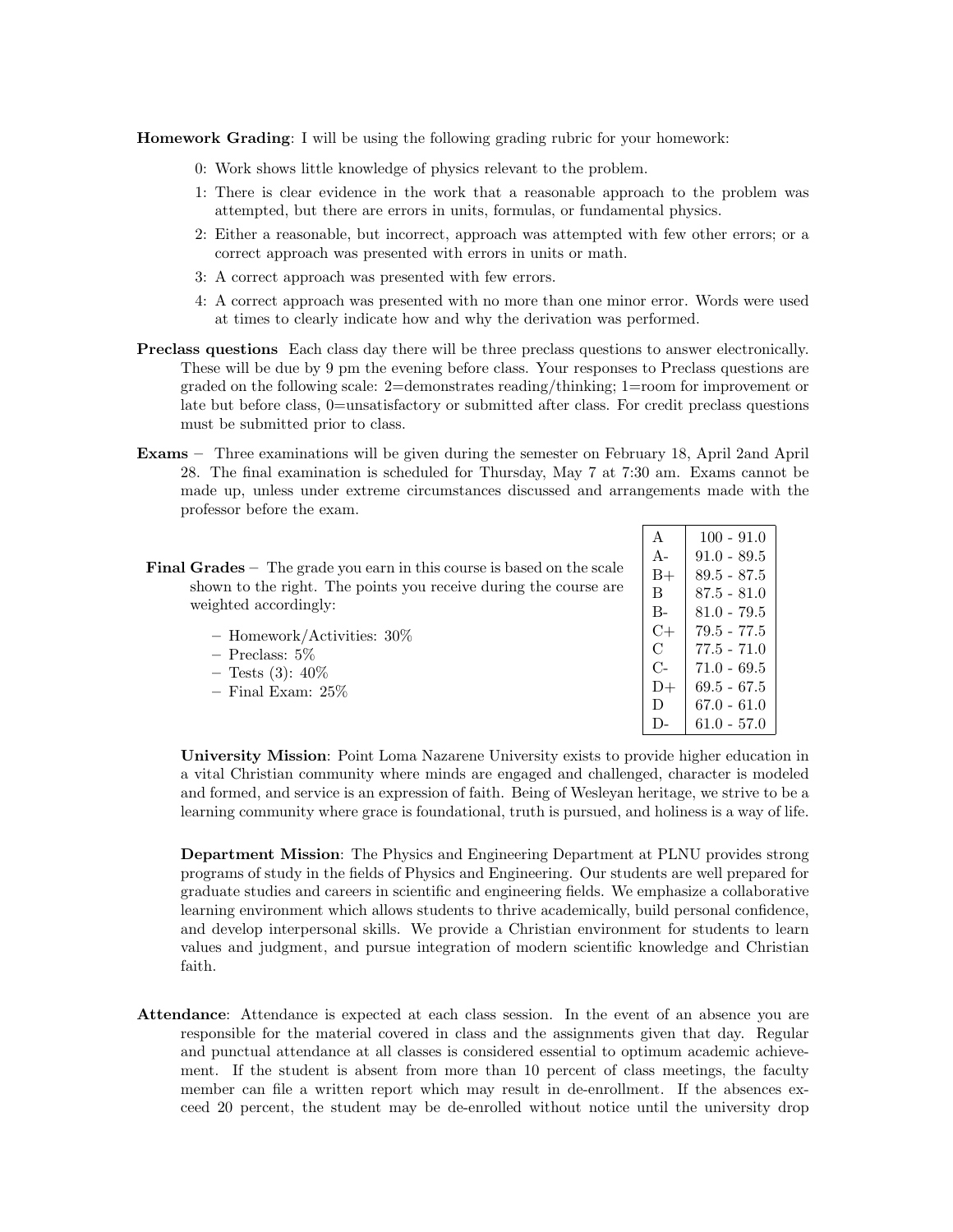date or, after that date, receive the appropriate grade for their work and participation. See [http://catalog.pointloma.edu/content.php?catoid=24&navoid=1581#Class Attendance](http://catalog.pointloma.edu/content.php?catoid=24&navoid=1581) in the Undergraduate Academic Catalog.

- Class Enrollment– It is the student's responsibility to maintain his/her class schedule. Should the need arise to drop this course (personal emergencies, poor performance, etc.), the student has the responsibility to follow through (provided the drop date meets the stated calendar deadline established by the university), not the instructor. Simply ceasing to attend this course or failing to follow through to arrange for a change of registration (drop/add) may easily result in a grade of F on the official transcript.
- Final Exam The final exam date and time is set by the university at the beginning of the semester and may not be changed by the instructor. This schedule can be found on the university website and in the course calendar. No requests for early examinations will be approved. Only in the case that a student is required to take three exams during the same day of finals week, is an instructor authorized to consider changing the exam date and time for that particular student.
- Academic Honesty Students should demonstrate academic honesty by doing original work and by giving appropriate credit to the ideas of others. Academic dishonesty is the act of presenting information, ideas, and/or concepts as one's own when in reality they are the results of another person's creativity and effort. A faculty member who believes a situation involving academic dishonesty has been detected may assign a failing grade for that assignment or examination, or, depending on the seriousness of the offense, for the course. Faculty should follow and students may appeal using the procedure in the university Catalog. See [http://catalog.pointloma.edu/content.php?catoid=24&navoid=2136#Academic Honesty](http://catalog.pointloma.edu/content.php?catoid=24&navoid=2136) for definitions of kinds of academic dishonesty and for further policy information.

## Academic Accommodations –

While all students are expected to meet the minimum standards for completion of this course as established by the instructor, students with disabilities may require academic adjustments, modifications or auxiliary aids/services. At Point Loma Nazarene University (PLNU), these students are requested to register with the Disability Resource Center (DRC), located in the Bond Academic Center. (DRC@pointloma.edu or 619-849-2486). The DRCs policies and procedures for assisting such students in the development of an appropriate academic adjustment plan (AP) allows PLNU to comply with Section 504 of the Rehabilitation Act and the Americans with Disabilities Act. Section 504 (a) prohibits discrimination against students with special needs and guarantees all qualified students equal access to and benefits of PLNU programs and activities. After the student files the required documentation, the DRC, in conjunction with the student, will develop an AP to meet that student's specific learning needs. The DRC will thereafter email the student's AP to all faculty who teach courses in which the student is enrolled each semester. The AP must be implemented in all such courses. If students do not wish to avail themselves of some or all of the elements of their AP in a particular course, it is the responsibility of those students to notify their professor in that course. PLNU highly recommends that DRC students speak with their professors during the first two weeks of each semester about the applicability of their AP in that particular course and/or if they do not desire to take advantage of some or all of the elements of their AP in that course.

**Credit Hour** – In the interest of providing sufficient time to accomplish the stated course learning outcomes, this class meets the PLNU credit hour policy for a 3 unit class delivered over 15 weeks. Specific details about how the class meets the credit hour requirements can be provided upon request.